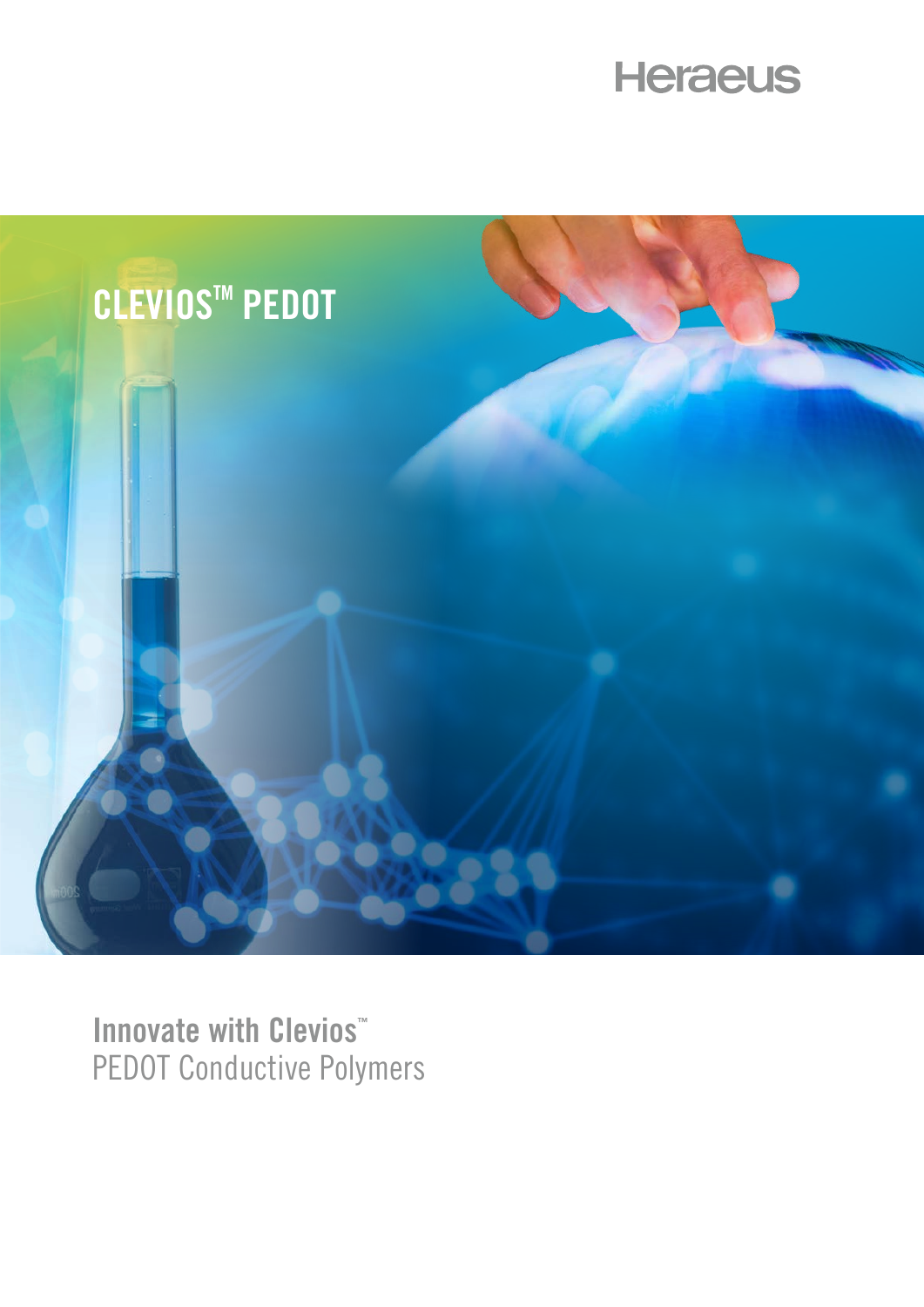# **Innovate with Clevios™ PEDOT Conductive Polymers**

The use of intrinsically conductive polymers is rapidly developing. Marketed under the name of Clevios™ this groundbreaking 3,4-polyethylene-dioxythiophene base product range is set to continue its success story.

Clevios™ PEDOT/PSS is a class leader in the field of conductive chemistry. New kinds of flexible displays, high performance electrolytic capacitors, antistatic and conductive protective and shielding layers, OLED, OPV and printed electronics are just a few of the many possible applications for Clevios™.

# $SO_3H$  $SO_4H$  SO<sub>3</sub>H SO<sub>3</sub> SO H



## **Key Characteristics**

- **Film**
- Conductivity tunable over wide range
- **Transparent and clear**
- **Excellent mechanical flexibility**
- High thermal and chemical stability

#### **Dispersion**

- **Aqueous dispersions**
- Safe handling
- $E$ asy to use by coating and printing
- **Tailored product range**
- **Manufactured on industrial scale**



### **Clevios™ Conductivity / Resistivity Range**

|  |  |  |  |  | $10^{-5}$ $10^{-4}$ $10^{-3}$ $10^{-2}$ $10^{-1}$ 1 $10$ $10^{2}$ $10^{3}$ $10^{4}$ S/cm |
|--|--|--|--|--|------------------------------------------------------------------------------------------|
|  |  |  |  |  | 1E10 1E9 1E8 1E7 1E6 1E5 1E4 1000 100 10 $\Omega/\Box$                                   |



## **Application Methods**

- Screen Printing
- **Inkjet Printing**
- **Gravure Printing**
- **Slot-Die Coating**
- **Spray Coating**
- Dip Coating
- Spin Coating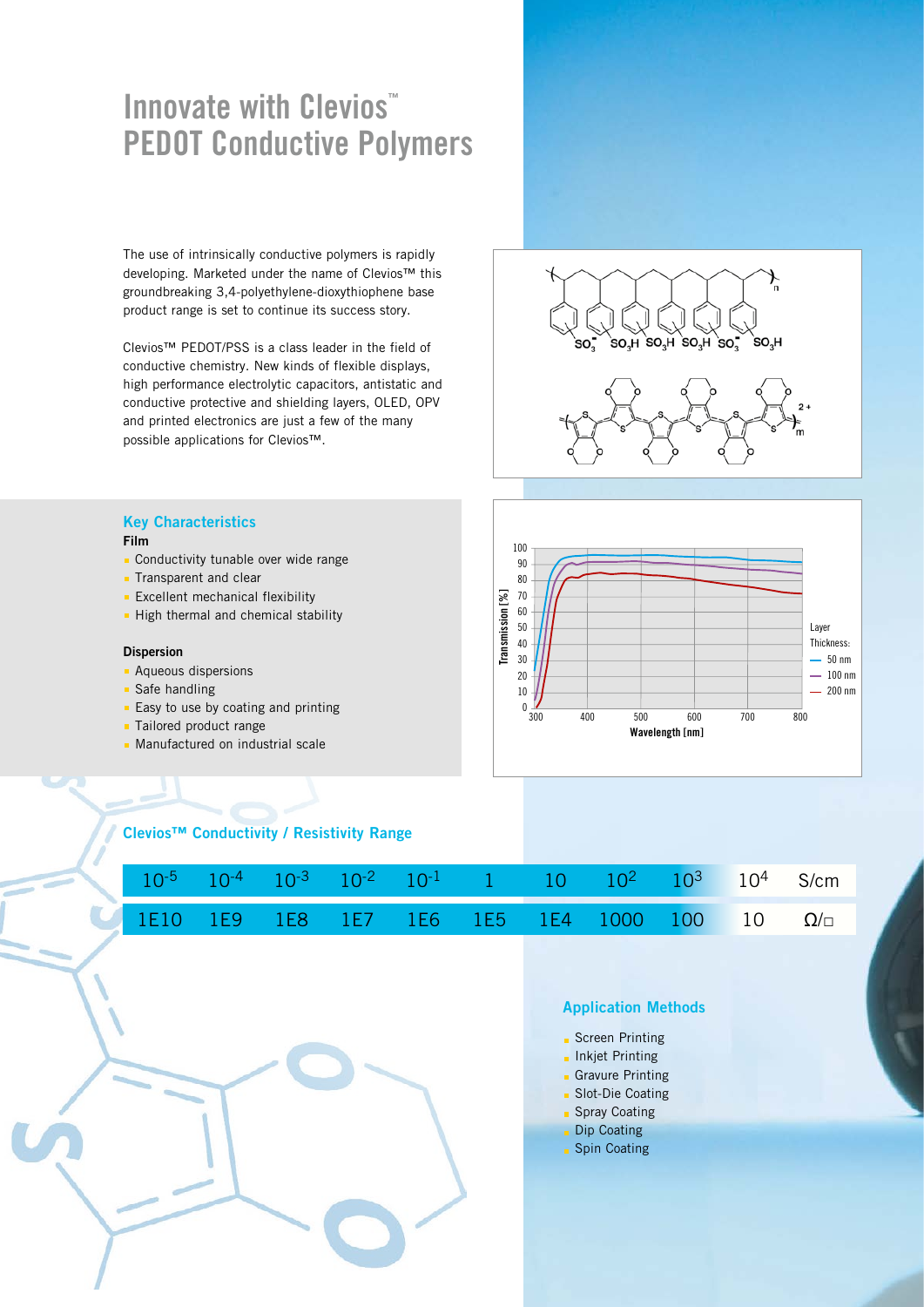# **Areas of Application**

#### **Antistatic coatings of plastic and glass**

Clevios™ provides transparent, antistatic, and dissipative properties on PET and other substrates to avoid static charges that can cause dust attraction, and damage by electro-static discharge (ESD). Uses include packaging trays, protective / release films, instrument housings etc.

#### **Capacitive Touch Panels**

Transparent touch sensors in touch displays can be made with Clevios™ coated plastic films. Patterning of the sensors is done by the Clevios™ Etch technology. The unique flexible properties of Clevios™ enable the next-generation flexible and foldable touch displays.

#### **Printed Capacitive Touch Keys, Sliders and Switches**

Transparent sensor electrodes are screen-printed using Clevios™. The unique flexible properties enable 3D-shaped touch sensitive surfaces by thermoforming. Uses include toys, whiteware, automotive etc.

#### **Smartwindows**

Coatings of highly conductive Clevios™ on PET film or glass act as the transparent electrodes in smartwindows to switch the PDLC (polymer dispersed liquid crystal) layer by applying an electric field.

#### **Electroluminescence (EL)**

Clevios™ is used for screen printing of transparent electrodes in thick-film electroluminescence. Its flexible properties enable new uses on paper or fabric substrates for smart packagings and wearables.

#### **OLED Lighting / OLED Displays**

Clevios™ is used in organic light emitting diodes as hole-injection layer (HIL) in OLED displays, and as transparent electrode layer with excellent planarization properties on metal-mesh and -nanowires in OLED lighting.

#### **Organic Solar Cells / 3rd Gen PV**

Clevios™ Solar grades are used as hole transport layer (HTL) and transparent top electrode. Solvent-based types are under development for perovskite solar cells.

#### **Capacitors**

Clevios™, used as cathode material, has revolutionized the performance of electrolytic capacitors.

### **LCD Shielding**

Clevios™ coatings on display glass can be used in IPS LCD for ESD and EMI shielding.